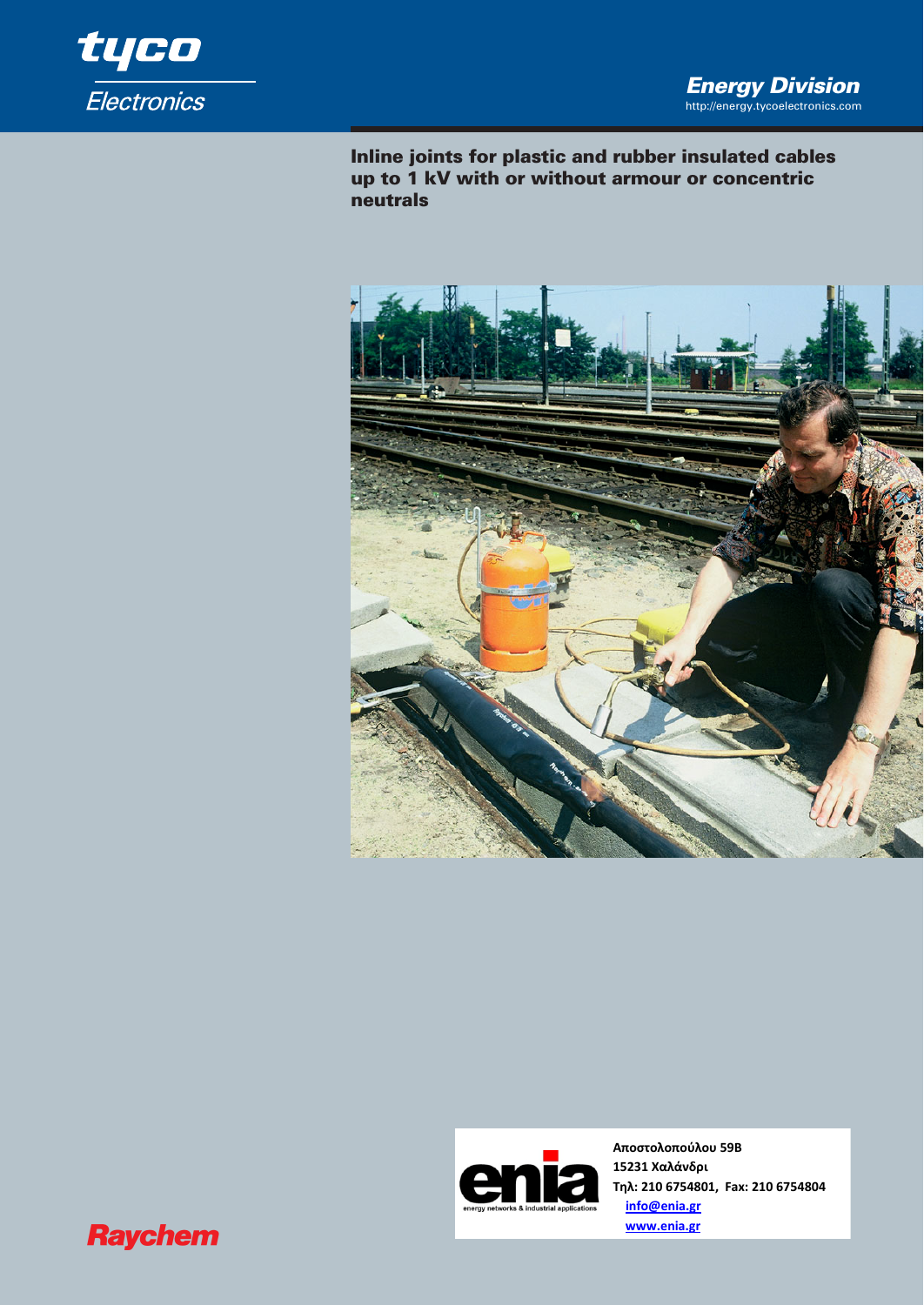## **Inline joints for plastic and rubber insulated cables up to 1 kV with or without armour or concentric neutrals**



*After the conductors have been jointed, the connectors are insulated and moisture sealed out by shrinking Raychem tubing over them. The specialpurpose adhesives are supplied already coated on the insides of the inner and outer joint components.* 

*Cover photo: The heat-shrinkable outer sleeve, being installed with a gas torch by this German cable fitter, seals and mechanically protects this Raychem joint for a concentric neutral cable.*

The insulating and sealing performance of Raychem heat-shrinkable materials has been demonstrated in the course of over 35 years' use in power engineering. These proven materials form the basis for Raychem inline joints for cables up to 1 kV.

While fully comparable in ease and speed of installation to other modern methods, Raychem joints also eliminate mixing, pouring and topping-up delays, as they require no jointing compound or resin. This feature cuts out curing time and enables the joints to be buried immediately. As the joint components are of heat-shrinkable material, they can also be held in stock in varying climatic conditions without risk of long-term deterioration.

#### **Installation**

Applying equally well to both armoured and unarmoured cables, the Raychem technique achieves insulating and sealing in one step by heating. This causes tubing, slipped over the cores before jointing, to shrink to tightly fit the connectors and insulation. At the same time the heat causes adhesive, supplied already pre-coated on the inside of the tubing, to melt and flow. The high integrity bond thus formed seals out moisture and corrosion, follows the thermal expansion of the cable, and can be reliably made on a range of core sizes and connector types without special skills or procedures.



*The Armarap joint case allows the electrical and mechanical functions of the cable armour to be restored simply and quickly.*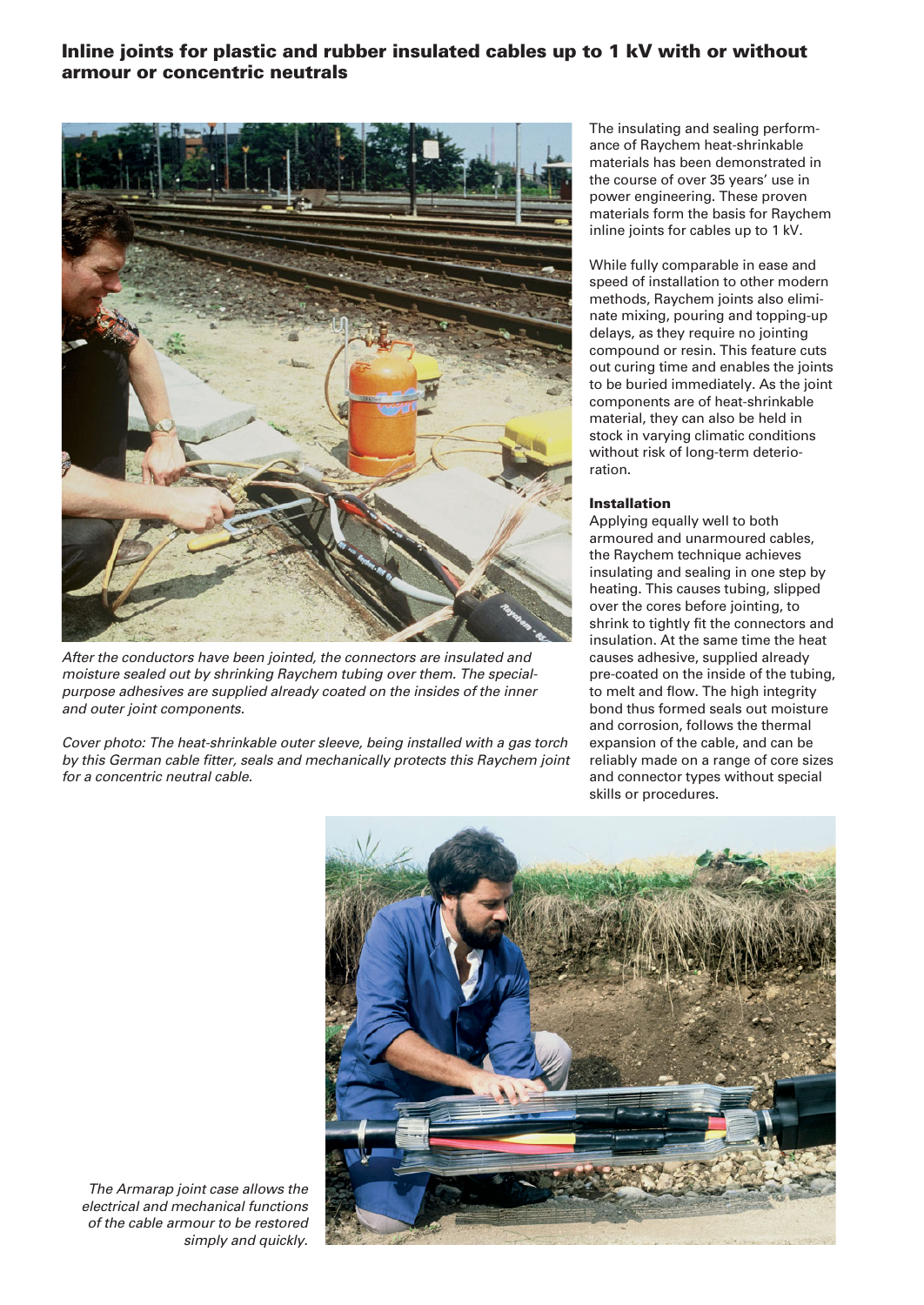# **Inline joints for plastic and rubber insulated cables up to 1 kV with or without armour or concentric neutrals**

### **Sealing and mechanical strength**

For unarmoured and concentric neutral cables, the mechanical and sealing functions of the oversheath are restored by heat-shrinking a thickwalled insulating tubing over the joint area. A durable and repeatable seal is ensured here too by hot-melt adhesives supplied already pre-installed on the inside of this component.

For armoured cables a galvanized steel grid for impact protection is used inside the outer sealing sleeve. The grid is flexible enough to be wrapped round the joint, but rigid when clamped to the cable armour. The Raychem Armarap joint case has been designed and fully tested for earth fault carrying capacity.

#### **Performance**

Raychem joints are designed and fully tested to meet Raychem specification PPS 3013, which encompasses the requirements of the major national standards and the IEC norms. Each joint covers a range of cable sizes and is supplied complete with full installation instructions.

As one of the leader in heat-shrinkable materials and one of the largest cable accessory makers, we support our products with customer training, service and technical assistance to meet the demands of the growing world of energy.



**Ordering information** Raychem joint kits are available for plastic insulated cables with or without armour for up to 1 kV, with 2 to 5 cores and with conductor crosssections up to 300 mm<sup>2</sup>. Joints for larger cross-sections and a full selection table are available on request.

For further details on this or any other Raychem products please contact your local sales representative.

*After a couple of minutes' work, this cable fitter in Scandinavia has nearly finished installing the outer sleeve of a Raychem joint for a 1 kV plastic insulated cable. Back-filling of the trench and switching on can then follow without delay.*

### **Performance tests for Raychem joints for plastic and rubber insulated cables up to 1 kV**

| <b>Test sequence</b>              |                                                                                                                                           | <b>Result</b>                 |
|-----------------------------------|-------------------------------------------------------------------------------------------------------------------------------------------|-------------------------------|
| <b>Insulation resistance</b>      | with DC voltage $\geq 500$ V                                                                                                              | $\geq 1000$ M $\Omega$        |
| Impact (only for armoured cables) | 4 kg wedge dropped 6 times from 2 m                                                                                                       | no functional damage          |
| A.C. voltage withstand            | 4 kV for 15 min                                                                                                                           | no breakdown and no flashover |
| Impulse voltage withstand         | 10 positive and 10 negative, 1.2/50 µs,<br>8 kV peak, between conductor and<br>grounded water bath                                        | no breakdown and no flashover |
| <b>Insulation resistance</b>      | repeat                                                                                                                                    | $\geq 1000$ M $\Omega$        |
| <b>Load cycling</b>               | 63 cycles<br>5 h heating, 3 h cooling<br>Conductor temperature:<br>PVC cables: 75°C<br>XLPE cables: 95°C                                  | pass                          |
| <b>Load cycling</b>               | as above with cable in 1 m water,<br>oversheath removed                                                                                   | pass                          |
| <b>Insulation resistance</b>      | repeat                                                                                                                                    | $\geq 1000$ M $\Omega$        |
| Impulse voltage withstand         | repeat                                                                                                                                    | no breakdown and no flashover |
| D.C. voltage withstand            | 15 kV for 5 min                                                                                                                           | no breakdown and no flashover |
| <b>Notes:</b>                     | 1. All voltages are applied between each conductor in turn and all other<br>conductors, shield, armour, and the waterbath being grounded. |                               |
|                                   | 2. Further details are given in Raychem specification PPS 3013.                                                                           |                               |